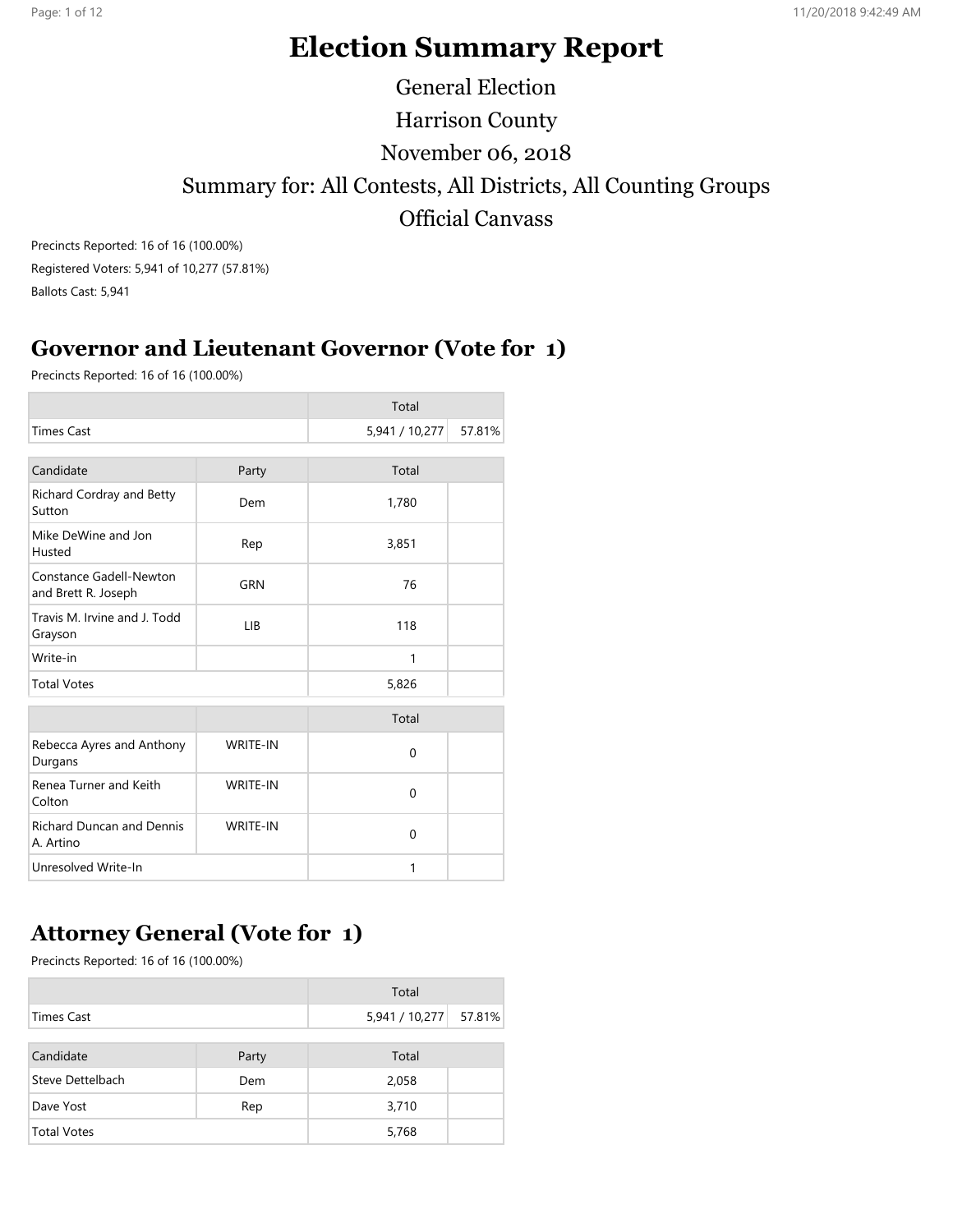# Auditor of State (Vote for 1)

Precincts Reported: 16 of 16 (100.00%)

|                    |       | Total          |        |
|--------------------|-------|----------------|--------|
| <b>Times Cast</b>  |       | 5,941 / 10,277 | 57.81% |
|                    |       |                |        |
| Candidate          | Party | Total          |        |
| Robert C. Coogan   | LIB   | 182            |        |
| Keith Faber        | Rep   | 3,248          |        |
| Zack Space         | Dem   | 2,363          |        |
| <b>Total Votes</b> |       | 5,793          |        |

# Secretary of State (Vote for 1)

Precincts Reported: 16 of 16 (100.00%)

|                     |                 | Total          |        |
|---------------------|-----------------|----------------|--------|
| <b>Times Cast</b>   |                 | 5,941 / 10,277 | 57.81% |
|                     |                 |                |        |
| Candidate           | Party           | Total          |        |
| Kathleen Clyde      | Dem             | 1,975          |        |
| Frank LaRose        | Rep             | 3,574          |        |
| Dustin R. Nanna     | LIB.            | 149            |        |
| Write-in            |                 | 0              |        |
| <b>Total Votes</b>  |                 | 5,698          |        |
|                     |                 | Total          |        |
| Michael W. Bradley  | <b>WRITE-IN</b> | $\mathbf 0$    |        |
| Unresolved Write-In |                 | $\Omega$       |        |

# Treasurer of State (Vote for 1)

|                    |       | Total          |        |
|--------------------|-------|----------------|--------|
| Times Cast         |       | 5,941 / 10,277 | 57.81% |
|                    |       |                |        |
| Candidate          | Party | Total          |        |
| Rob Richardson     | Dem   | 2,004          |        |
| Robert Sprague     | Rep   | 3,645          |        |
| <b>Total Votes</b> |       | 5,649          |        |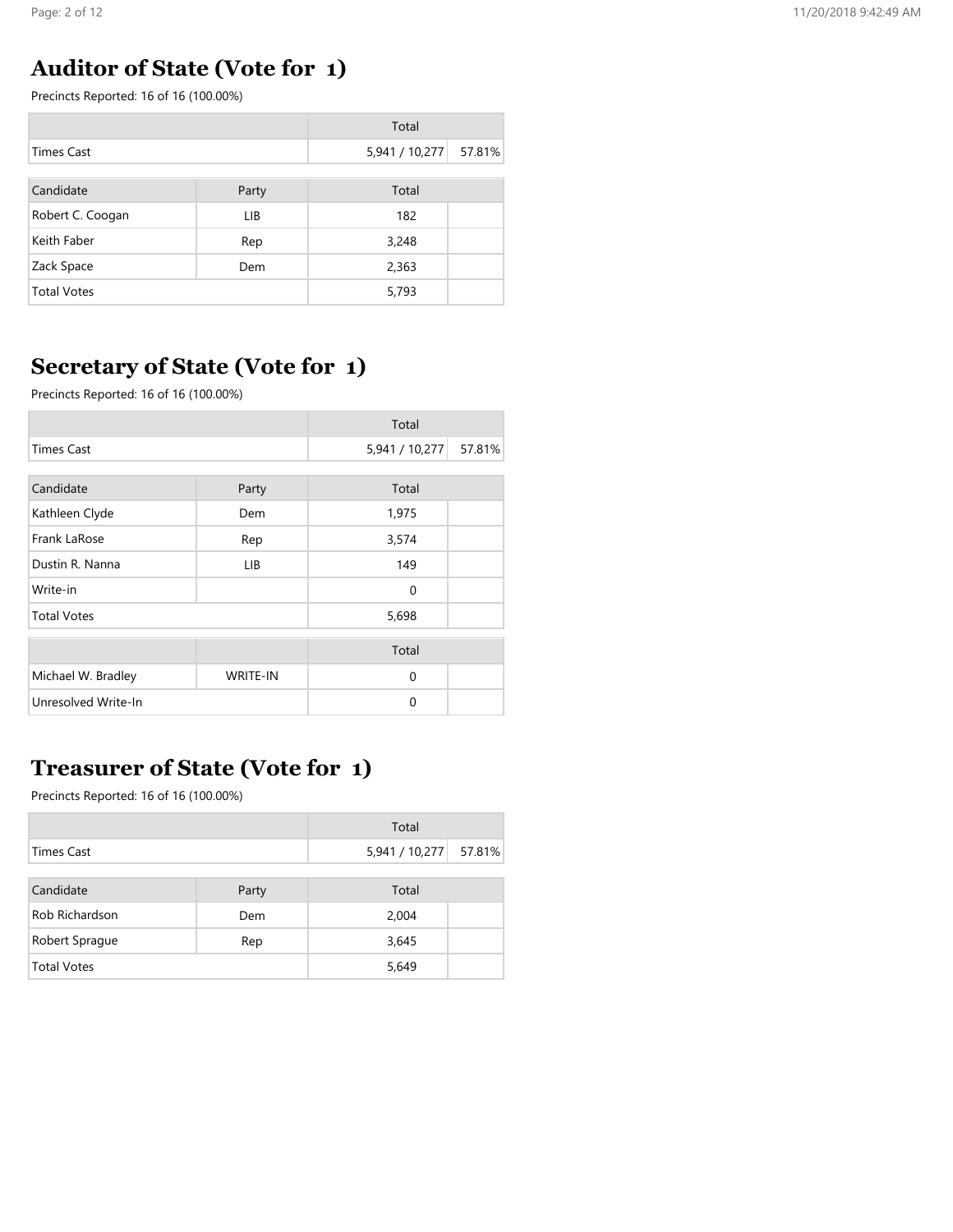#### U.S. Senate (Vote for 1)

Precincts Reported: 16 of 16 (100.00%)

|                     |                 | Total          |        |
|---------------------|-----------------|----------------|--------|
| <b>Times Cast</b>   |                 | 5,941 / 10,277 | 57.81% |
|                     |                 |                |        |
| Candidate           | Party           | Total          |        |
| Sherrod Brown       | Dem             | 2,480          |        |
| Jim Renacci         | Rep             | 3,327          |        |
| Write-in            |                 | 1              |        |
| <b>Total Votes</b>  |                 | 5,808          |        |
|                     |                 | Total          |        |
|                     |                 |                |        |
| Stephen Farris      | <b>WRITE-IN</b> | 1              |        |
| Unresolved Write-In |                 | 0              |        |

### U.S. Representative 6th District (Vote for 1)

Precincts Reported: 16 of 16 (100.00%)

|                     |       | Total          |        |
|---------------------|-------|----------------|--------|
| Times Cast          |       | 5,941 / 10,277 | 57.81% |
|                     |       |                |        |
| Candidate           | Party | Total          |        |
| <b>Bill Johnson</b> | Rep   | 4,147          |        |
| Shawna Roberts      | Dem   | 1,667          |        |
| <b>Total Votes</b>  |       | 5,814          |        |

### State Representative 95th District (Vote for 1)

Precincts Reported: 16 of 16 (100.00%)

|                    |       | Total          |        |
|--------------------|-------|----------------|--------|
| Times Cast         |       | 5,941 / 10,277 | 57.81% |
| Candidate          | Party | Total          |        |
| Don Jones          | Rep   | 3,597          |        |
| Dan Milleson       | Dem   | 2,283          |        |
| <b>Total Votes</b> |       | 5,880          |        |

# County Commissioner 1-1-2019 (Vote for 1)

|                   |       | Total          |        |
|-------------------|-------|----------------|--------|
| <b>Times Cast</b> |       | 5,941 / 10,277 | 57.81% |
| Candidate         | Party | Total          |        |
| Don R. Bethel     | Rep   | 3,268          |        |
| Danny L. Henry    | Dem   | 2,576          |        |
| Total Votes       |       | 5,844          |        |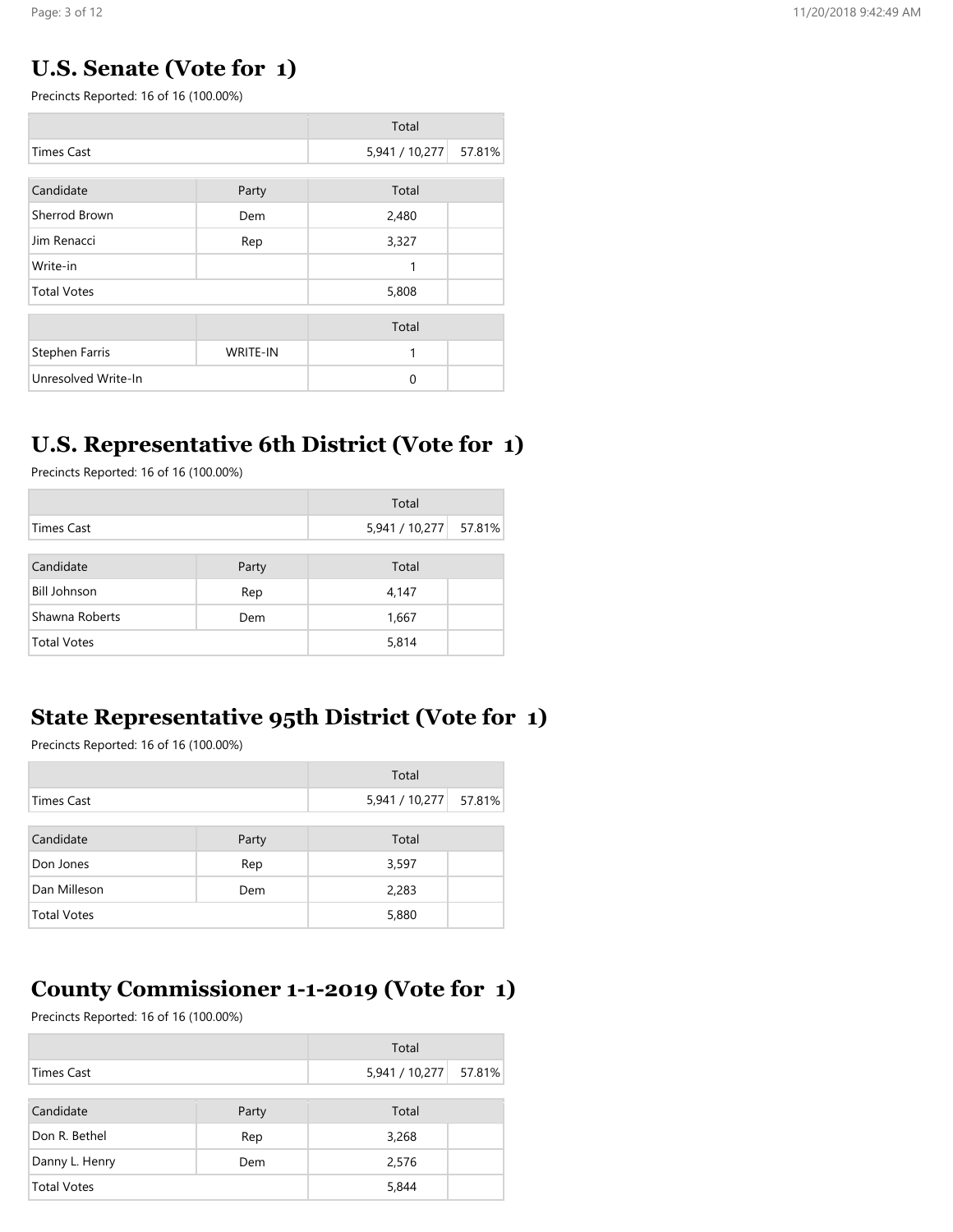# County Auditor (Vote for 1)

Precincts Reported: 16 of 16 (100.00%)

|                    |       | Total                   |  |
|--------------------|-------|-------------------------|--|
| <b>Times Cast</b>  |       | 5,941 / 10,277   57.81% |  |
|                    |       |                         |  |
| Candidate          | Party | Total                   |  |
| Allison Anderson   | Rep   | 3,810                   |  |
| Patrick J. Moore   | Dem   | 2,044                   |  |
| <b>Total Votes</b> |       | 5,854                   |  |

# Member of State Board of Education 8th District (Vote for 1)

Precincts Reported: 16 of 16 (100.00%)

|                    |       | Total          |        |
|--------------------|-------|----------------|--------|
| <b>Times Cast</b>  |       | 5,941 / 10,277 | 57.81% |
|                    |       |                |        |
| Candidate          | Party | Total          |        |
| Melissa M. Dahman  |       | 1,233          |        |
| John P. Hagan      |       | 1,685          |        |
| Kathleen Purdy     |       | 1,661          |        |
| <b>Total Votes</b> |       | 4,579          |        |

### Justice of the Supreme Court 1-1-2019 (Vote for 1)

|                     |       | Total          |        |
|---------------------|-------|----------------|--------|
| <b>Times Cast</b>   |       | 5,941 / 10,277 | 57.81% |
|                     |       |                |        |
| Candidate           | Party | Total          |        |
| Craig Baldwin       | Rep   | 2,004          |        |
| Michael P. Donnelly | Dem   | 2,836          |        |
| <b>Total Votes</b>  |       | 4,840          |        |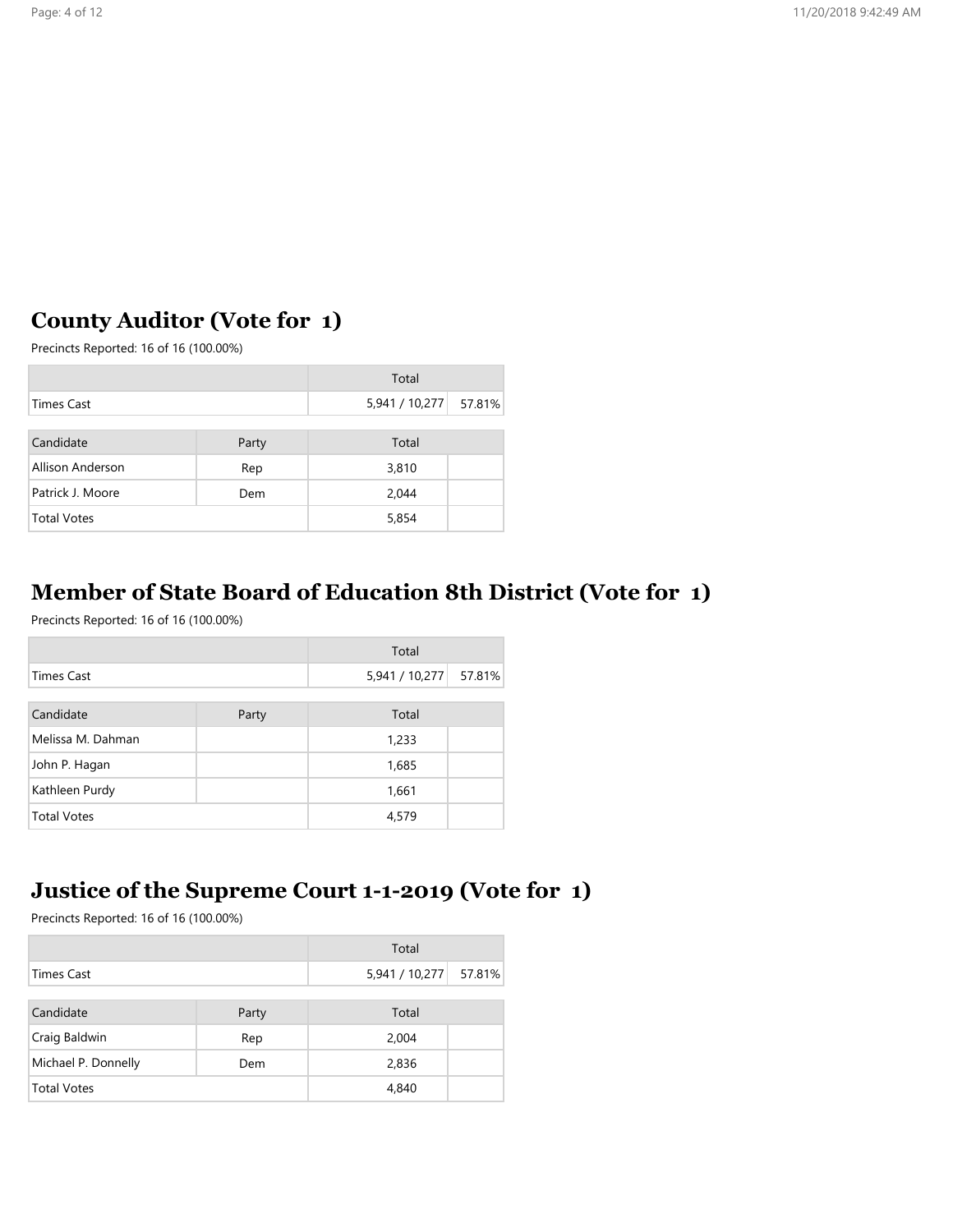#### Justice of the Supreme Court 1-2-2019 (Vote for 1)

Precincts Reported: 16 of 16 (100.00%)

|                    |       | Total                 |  |
|--------------------|-------|-----------------------|--|
| <b>Times Cast</b>  |       | 5,941 / 10,277 57.81% |  |
|                    |       |                       |  |
| Candidate          | Party | Total                 |  |
| Mary DeGenaro      | Rep   | 2,564                 |  |
| Melody J. Stewart  | Dem   | 2,304                 |  |
| <b>Total Votes</b> |       | 4,868                 |  |

### Judge of the Court of Appeals 7th District 2-9-2019 (Vote for 1)

Precincts Reported: 16 of 16 (100.00%)

|                    |       | Total          |        |
|--------------------|-------|----------------|--------|
| <b>Times Cast</b>  |       | 5,941 / 10,277 | 57.81% |
|                    |       |                |        |
| Candidate          | Party | Total          |        |
| Kathleen Bartlett  | Rep   | 3,002          |        |
| David A. D'Apolito | Dem   | 1,847          |        |
| <b>Total Votes</b> |       | 4,849          |        |

# County Court Judge (Vote for 1)

Precincts Reported: 16 of 16 (100.00%)

|                    |       | Total                   |  |
|--------------------|-------|-------------------------|--|
| Times Cast         |       | 5,941 / 10,277   57.81% |  |
| Candidate          | Party | Total                   |  |
| Mark Beetham       |       | 4,740                   |  |
| <b>Total Votes</b> |       | 4,740                   |  |

#### State Issue 1 (Vote for 1)

|             |       | Total                 |  |
|-------------|-------|-----------------------|--|
| Times Cast  |       | 5,941 / 10,277 57.81% |  |
|             |       |                       |  |
| Candidate   | Party | Total                 |  |
| <b>YES</b>  |       | 1,004                 |  |
| <b>NO</b>   |       | 4,782                 |  |
| Total Votes |       | 5,786                 |  |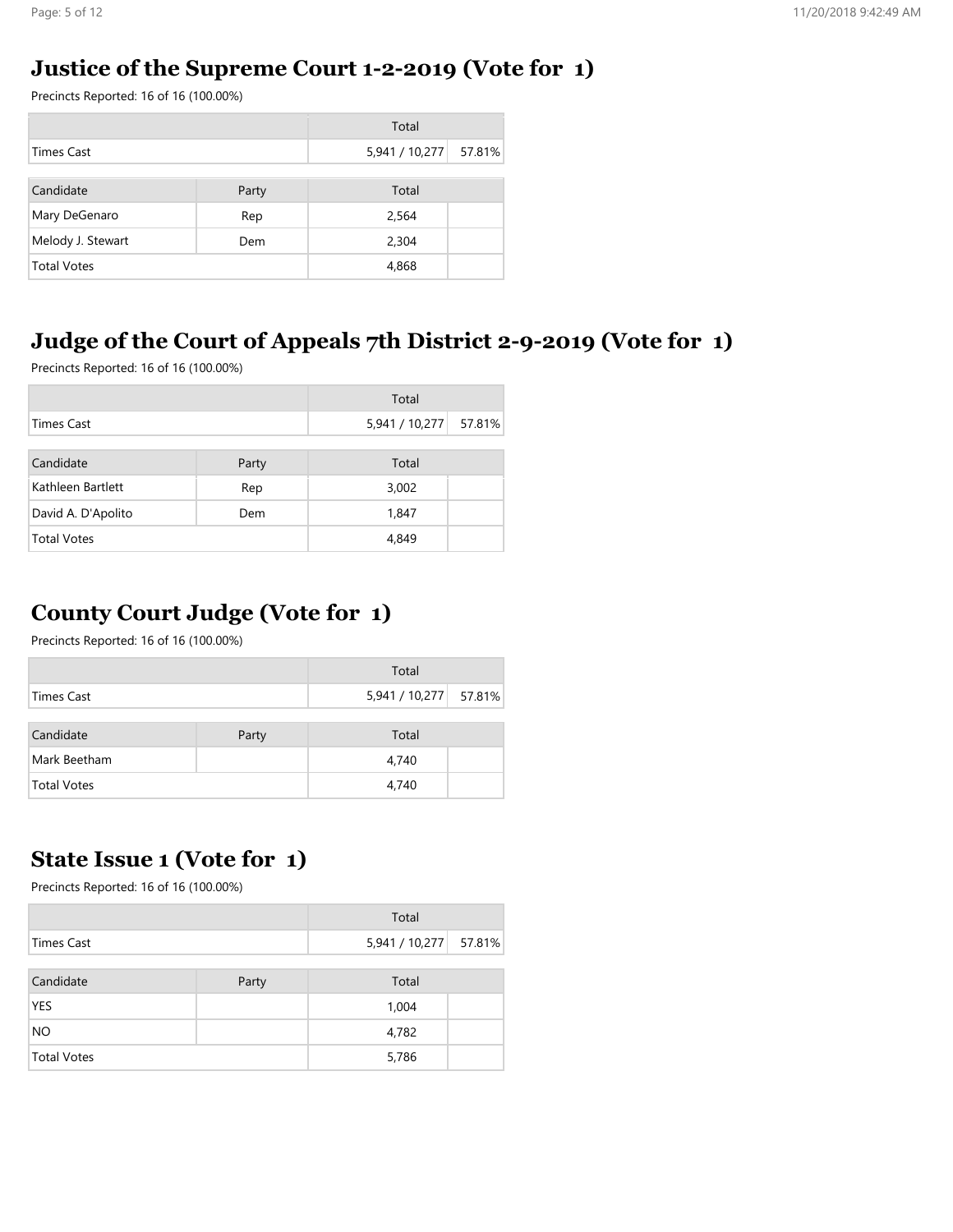#### Edison Local School District (Vote for 1)

Precincts Reported: 1 of 1 (100.00%)

|                             |       | Total |                |
|-----------------------------|-------|-------|----------------|
| <b>Times Cast</b>           |       |       | 35 / 68 51.47% |
|                             |       |       |                |
| Candidate                   | Party | Total |                |
| FOR THE TAX LEVY            |       | 25    |                |
| <b>AGAINST THE TAX LEVY</b> |       | 10    |                |
| <b>Total Votes</b>          |       |       |                |

### Buckeye Joint Vocational School (Vote for 1)

Precincts Reported: 3 of 3 (100.00%)

|                      |       | Total     |        |
|----------------------|-------|-----------|--------|
| <b>Times Cast</b>    |       | 485 / 885 | 54.80% |
|                      |       |           |        |
| Candidate            | Party | Total     |        |
| For the Tax Levy     |       | 298       |        |
| Against the Tax Levy |       | 163       |        |
| <b>Total Votes</b>   |       | 461       |        |

### Puskarich Library 1Mill Current Expense (Vote for 1)

Precincts Reported: 15 of 15 (100.00%)

|                      |       | Total       |        |
|----------------------|-------|-------------|--------|
| Times Cast           |       | 5,456/9,392 | 58.09% |
|                      |       |             |        |
| Candidate            | Party | Total       |        |
| FOR THE TAX LEVY     |       | 3,901       |        |
| AGAINST THE TAX LEVY |       | 1,408       |        |
| <b>Total Votes</b>   |       |             |        |

### Short Creek Joint Fire (Vote for 1)

|                      |       | Total    |        |
|----------------------|-------|----------|--------|
| Times Cast           |       | 69 / 109 | 63.30% |
|                      |       |          |        |
| Candidate            | Party | Total    |        |
| FOR THE TAX LEVY     |       | 42       |        |
| AGAINST THE TAX LEVY |       | 26       |        |
| <b>Total Votes</b>   |       | 68       |        |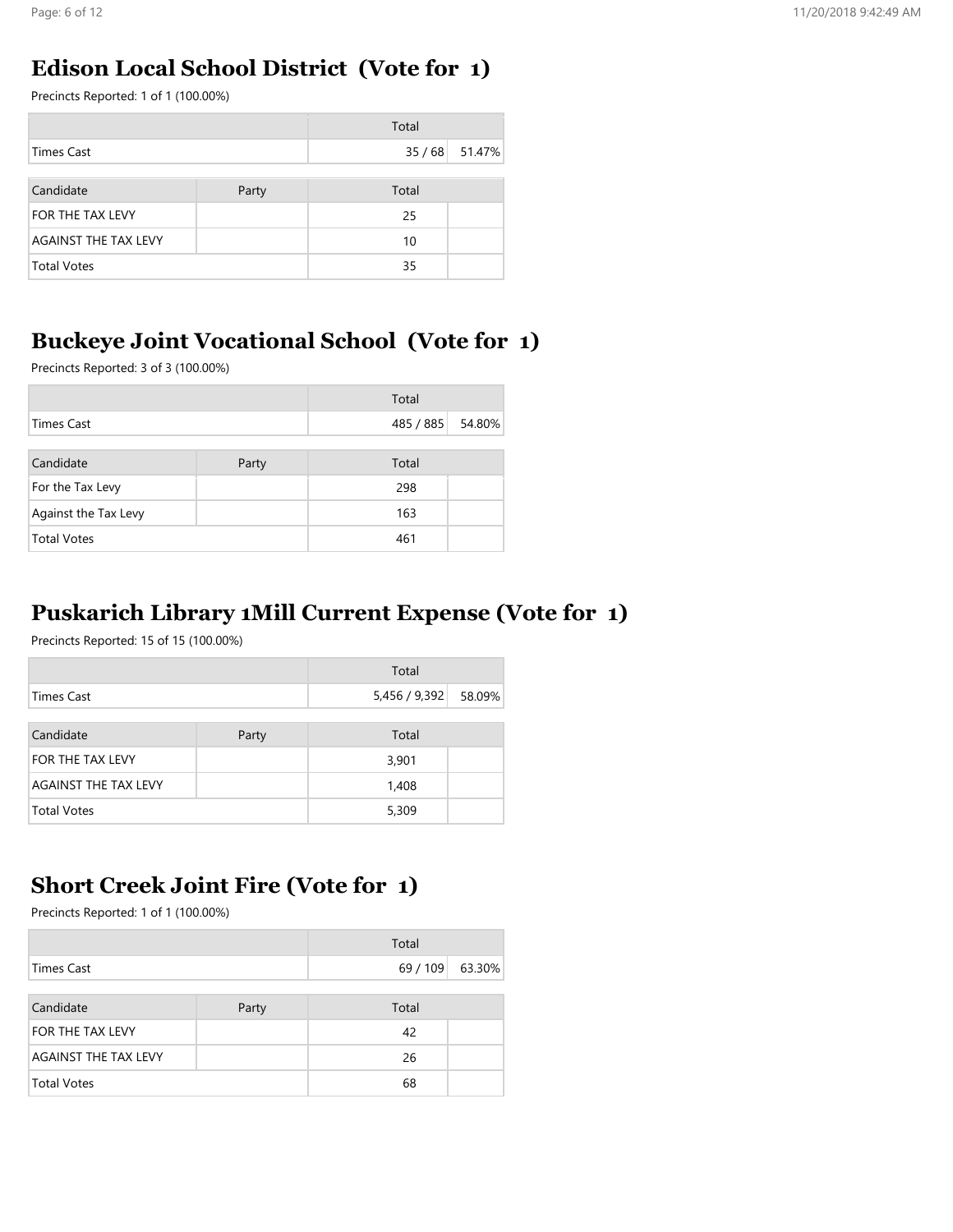#### Bowerston Village Park Expense 1Mill (Vote for 1)

Precincts Reported: 1 of 1 (100.00%)

|                      |       | Total            |  |
|----------------------|-------|------------------|--|
| <b>Times Cast</b>    |       | 100 / 197 50.76% |  |
|                      |       |                  |  |
| Candidate            | Party | Total            |  |
| FOR THE TAX LEVY     |       | 71               |  |
| AGAINST THE TAX LEVY |       | 24               |  |
| <b>Total Votes</b>   |       | 95               |  |

### 1-Jewett Village Current Expenses 1Mill (Vote for 1)

Precincts Reported: 1 of 1 (100.00%)

| Total                       |       |                  |  |
|-----------------------------|-------|------------------|--|
| <b>Times Cast</b>           |       | 231 / 396 58.33% |  |
|                             |       |                  |  |
| Candidate                   | Party | Total            |  |
| FOR THE TAX LEVY            |       | 130              |  |
| <b>AGAINST THE TAX LEVY</b> |       | 86               |  |
| <b>Total Votes</b>          |       | 216              |  |

#### 2-Jewett Village Current Expenses 1Mill (Vote for 1)

Precincts Reported: 1 of 1 (100.00%)

|                             |       | Total          |  |
|-----------------------------|-------|----------------|--|
| <b>Times Cast</b>           |       | 231/396 58.33% |  |
|                             |       |                |  |
| Candidate                   | Party | Total          |  |
| FOR THE TAX LEVY            |       | 123            |  |
| <b>AGAINST THE TAX LEVY</b> |       | 95             |  |
| <b>Total Votes</b>          |       | 218            |  |

### Scio Village Current Expenses .88 Mill (Vote for 1)

|                             |       | Total     |        |
|-----------------------------|-------|-----------|--------|
| <b>Times Cast</b>           |       | 202 / 466 | 43.35% |
|                             |       |           |        |
| Candidate                   | Party | Total     |        |
| FOR THE TAX LEVY            |       | 132       |        |
| <b>AGAINST THE TAX LEVY</b> |       | 67        |        |
| <b>Total Votes</b>          |       | 199       |        |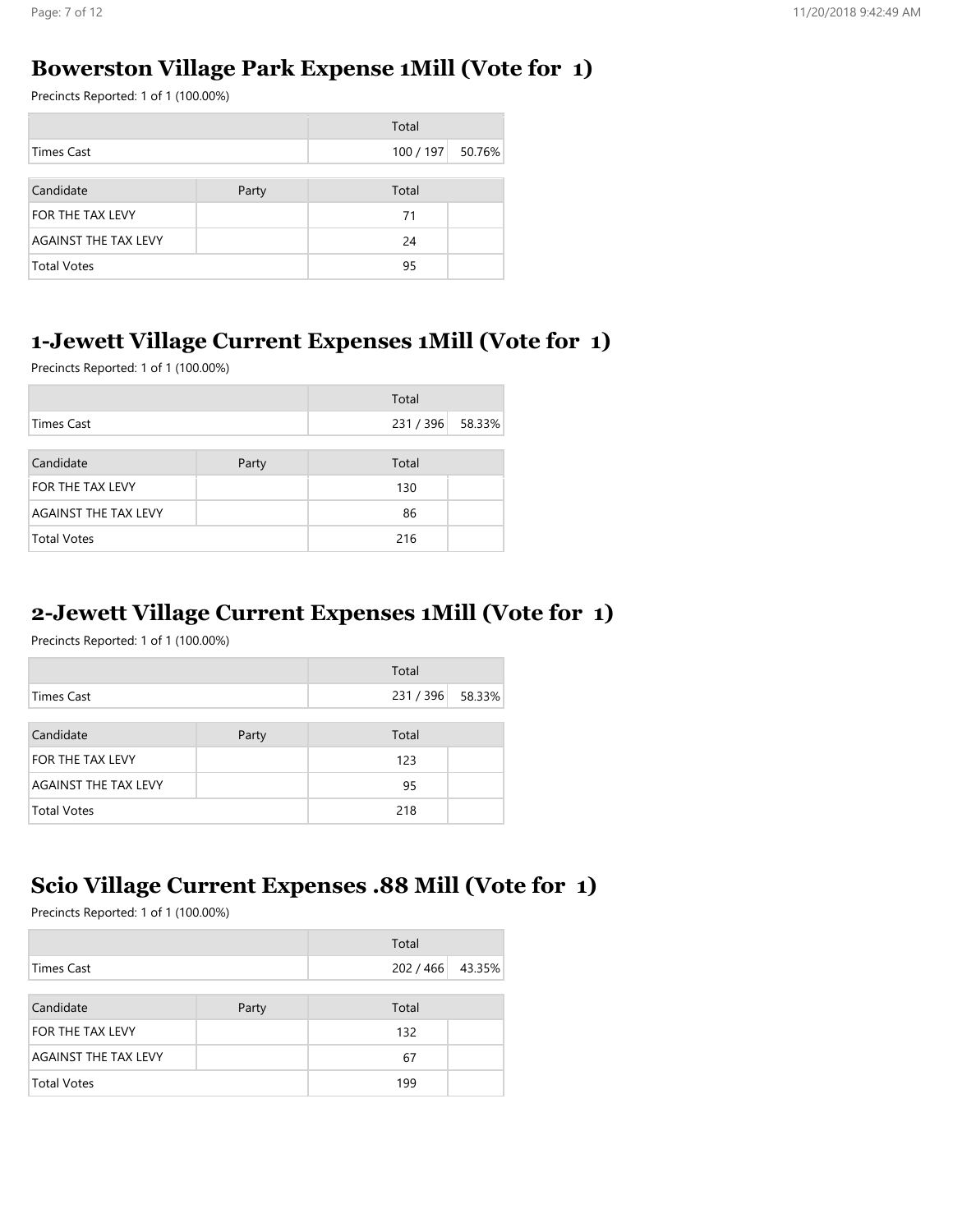#### Scio Village 2 Mill Current Expense (Vote for 1)

Precincts Reported: 1 of 1 (100.00%)

|                             |       | Total            |  |
|-----------------------------|-------|------------------|--|
| <b>Times Cast</b>           |       | 202 / 466 43.35% |  |
|                             |       |                  |  |
| Candidate                   | Party | Total            |  |
| FOR THE TAX LEVY            |       | 117              |  |
| <b>AGAINST THE TAX LEVY</b> |       | 81               |  |
| <b>Total Votes</b>          |       | 198              |  |

### Scio Village Park Levy .88 Mill (Vote for 1)

Precincts Reported: 1 of 1 (100.00%)

|                      |       | Total            |  |
|----------------------|-------|------------------|--|
| <b>Times Cast</b>    |       | 202 / 466 43.35% |  |
|                      |       |                  |  |
| Candidate            | Party | Total            |  |
| FOR THE TAX LEVY     |       | 134              |  |
| AGAINST THE TAX LEVY |       | 64               |  |
| <b>Total Votes</b>   |       | 198              |  |

# Cadiz Union Cemetery 0.44 Mil (Vote for 1)

Precincts Reported: 2 of 2 (100.00%)

|                      |       | Total                |  |
|----------------------|-------|----------------------|--|
| Times Cast           |       | 1,321 / 2,388 55.32% |  |
|                      |       |                      |  |
| Candidate            | Party | Total                |  |
| FOR THE TAX LEVY     |       | 958                  |  |
| AGAINST THE TAX LEVY |       | 325                  |  |
| <b>Total Votes</b>   |       | 1,283                |  |

# Cadiz Union Cemetery 1Mill (Vote for 1)

|                             |       | Total                |  |
|-----------------------------|-------|----------------------|--|
| <b>Times Cast</b>           |       | 1,321 / 2,388 55.32% |  |
|                             |       |                      |  |
| Candidate                   | Party | Total                |  |
| FOR THE TAX LEVY            |       | 925                  |  |
| <b>AGAINST THE TAX LEVY</b> |       | 344                  |  |
| <b>Total Votes</b>          |       | 1,269                |  |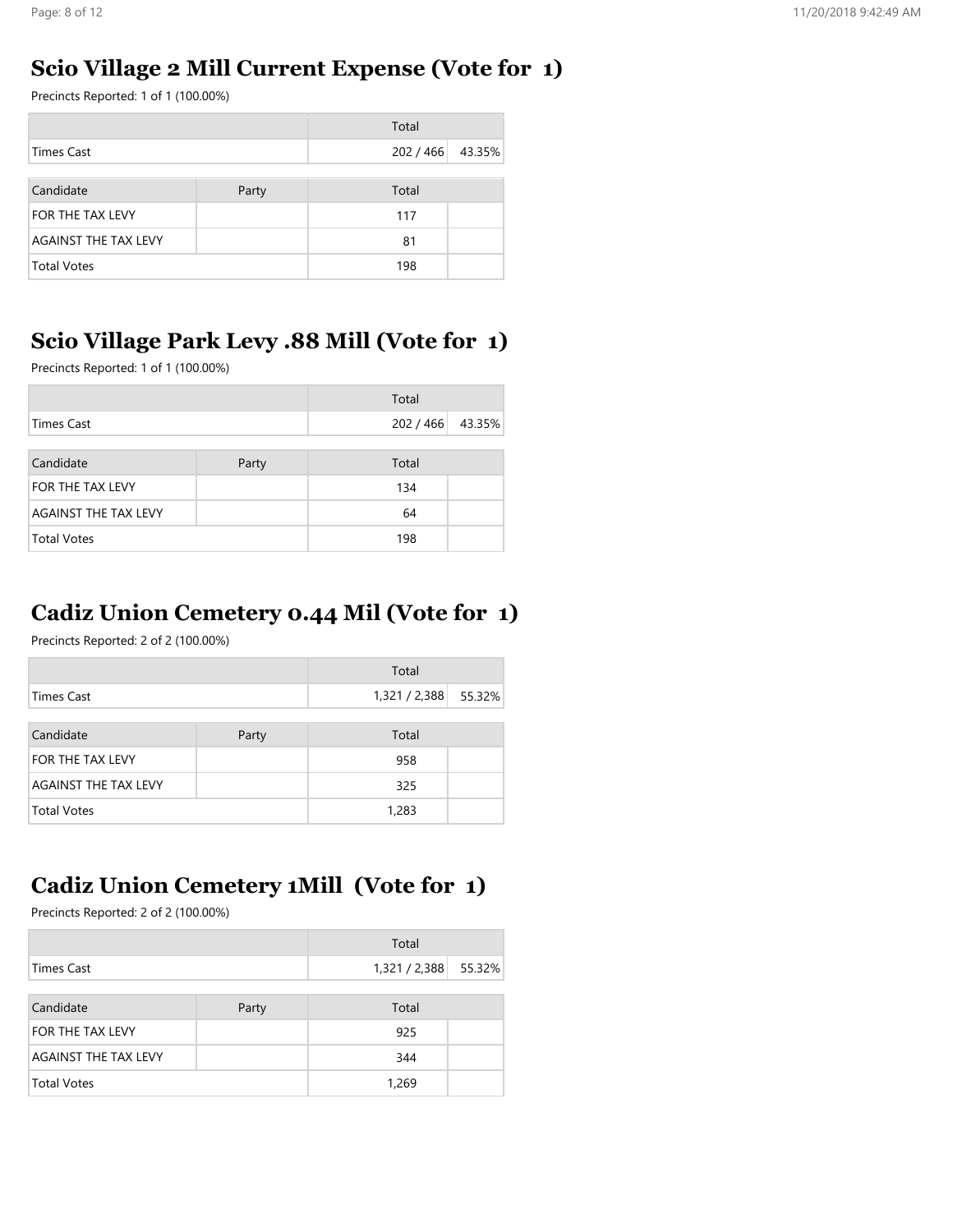#### Cadiz Township Fire 1Mill (Vote for 1)

Precincts Reported: 2 of 2 (100.00%)

|                      |       | Total                |  |
|----------------------|-------|----------------------|--|
| <b>Times Cast</b>    |       | 1,321 / 2,388 55.32% |  |
|                      |       |                      |  |
| Candidate            | Party | Total                |  |
| FOR THE TAX LEVY     |       | 1,081                |  |
| AGAINST THE TAX LEVY |       | 214                  |  |
| <b>Total Votes</b>   |       | 1,295                |  |

### Franklin Township Cemetery Maintenance 1 Mill (Vote for 1)

Precincts Reported: 1 of 1 (100.00%)

|                             |       | Total     |        |
|-----------------------------|-------|-----------|--------|
| <b>Times Cast</b>           |       | 262 / 410 | 63.90% |
|                             |       |           |        |
| Candidate                   | Party | Total     |        |
| FOR THE TAX LEVY            |       | 144       |        |
| <b>AGAINST THE TAX LEVY</b> |       | 106       |        |
| <b>Total Votes</b>          |       | 250       |        |

### Franklin Township (Tappan Fire District) (Vote for 1)

Precincts Reported: 1 of 1 (100.00%)

|                      |       | Total            |  |
|----------------------|-------|------------------|--|
| <b>Times Cast</b>    |       | 123 / 187 65.78% |  |
|                      |       |                  |  |
| Candidate            | Party | Total            |  |
| FOR THE TAX LEVY     |       | 103              |  |
| AGAINST THE TAX LEVY |       | 17               |  |
| <b>Total Votes</b>   |       | 120              |  |

# German Township Cemetery Operation and Maintenance1 Mill (Vote for 1)

|                      |       | Total            |  |
|----------------------|-------|------------------|--|
| <b>Times Cast</b>    |       | 314 / 526 59.70% |  |
|                      |       |                  |  |
| Candidate            | Party | Total            |  |
| FOR THE TAX LEVY     |       | 217              |  |
| AGAINST THE TAX LEVY |       | 92               |  |
| <b>Total Votes</b>   |       | 309              |  |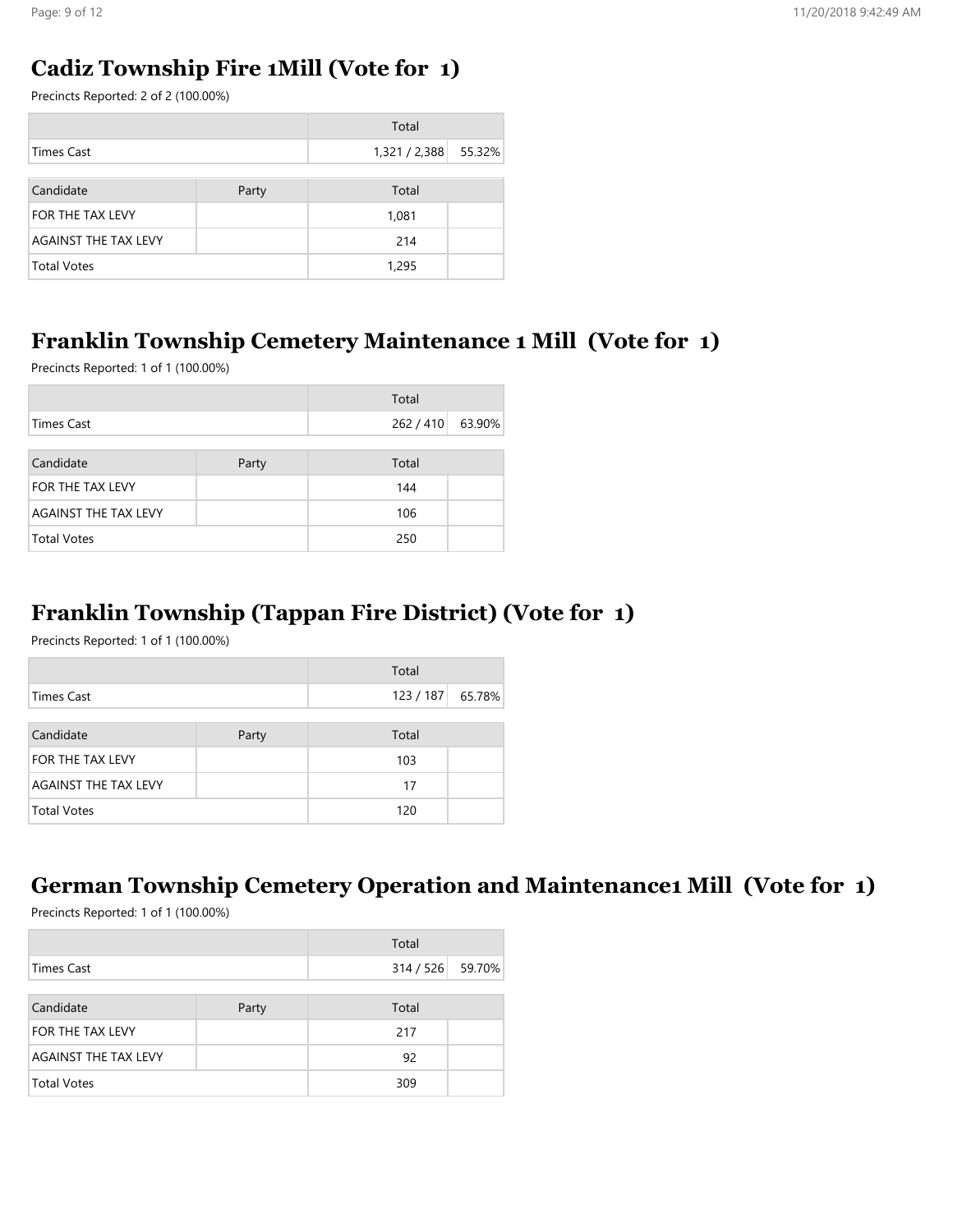#### Moorefield Twp Cemetery Levy (Vote for 1)

Precincts Reported: 1 of 1 (100.00%)

|                      |       | Total   |        |
|----------------------|-------|---------|--------|
| <b>Times Cast</b>    |       | 181/272 | 66.54% |
|                      |       |         |        |
| Candidate            | Party | Total   |        |
| FOR THE TAX LEVY     |       | 123     |        |
| AGAINST THE TAX LEVY |       | 39      |        |
| <b>Total Votes</b>   |       | 162     |        |

### Moorefield Twp Fire (Vote for 1)

Precincts Reported: 1 of 1 (100.00%)

|                      |       | Total   |        |
|----------------------|-------|---------|--------|
| Times Cast           |       | 181/272 | 66.54% |
|                      |       |         |        |
| Candidate            | Party | Total   |        |
| FOR THE TAX LEVY     |       | 145     |        |
| AGAINST THE TAX LEVY |       | 25      |        |
| <b>Total Votes</b>   |       | 170     |        |

# North Twp Cemetery Levy (Vote for 1)

Precincts Reported: 1 of 1 (100.00%)

|                             |       | Total              |  |
|-----------------------------|-------|--------------------|--|
| <b>Times Cast</b>           |       | 526 / 1,019 51.62% |  |
|                             |       |                    |  |
| Candidate                   | Party | Total              |  |
| FOR THE TAX LEVY            |       | 386                |  |
| <b>AGAINST THE TAX LEVY</b> |       | 132                |  |
| <b>Total Votes</b>          |       | 518                |  |

# Nottingham Twp Fire Levy (Vote for 1)

|                             |       | Total   |        |
|-----------------------------|-------|---------|--------|
| Times Cast                  |       | 144/217 | 66.36% |
|                             |       |         |        |
| Candidate                   | Party | Total   |        |
| <b>FOR THE TAX LEVY</b>     |       | 122     |        |
| <b>AGAINST THE TAX LEVY</b> |       | 19      |        |
| Total Votes                 |       | 141     |        |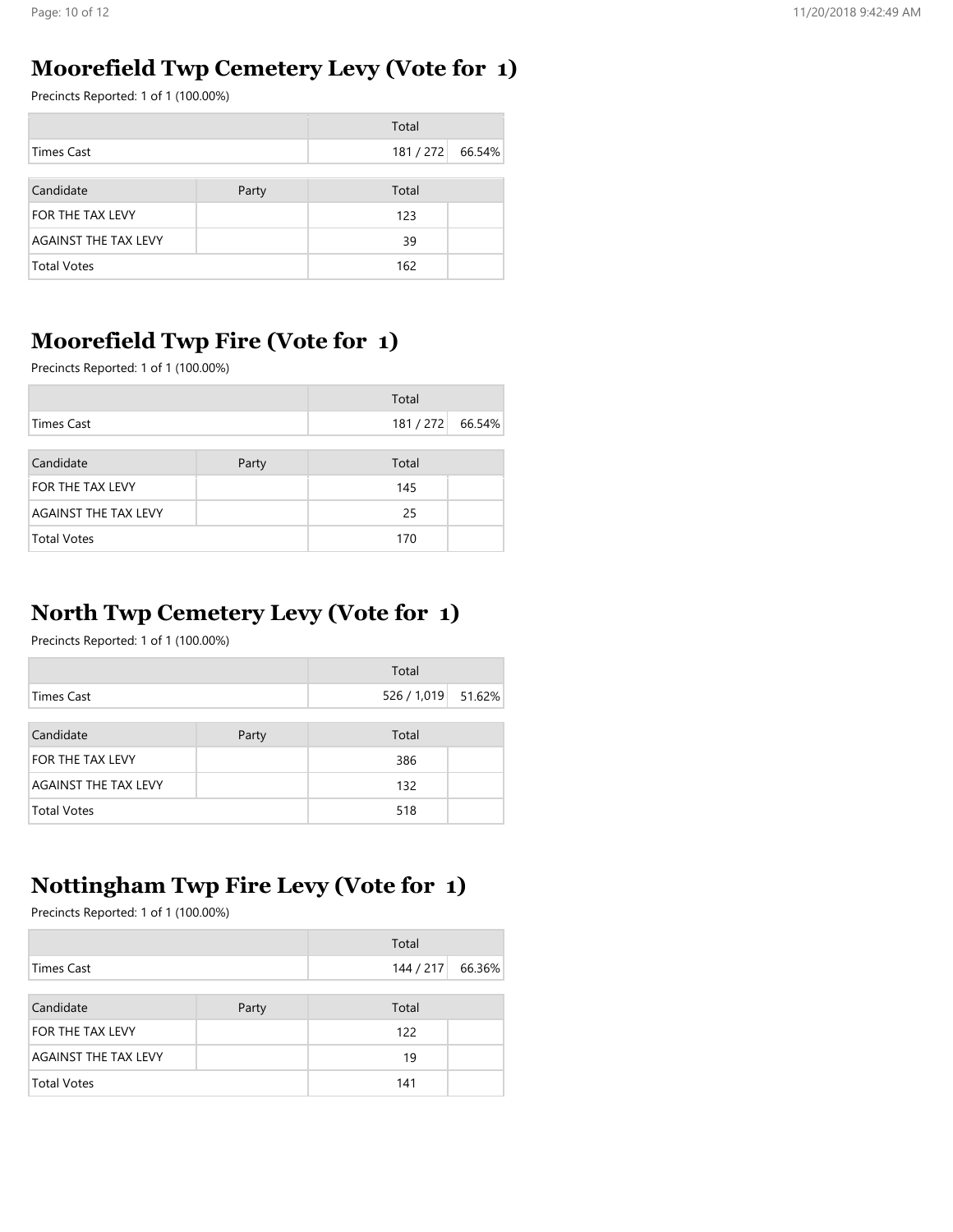#### Rumley Twp Fire Levy (Vote for 1)

Precincts Reported: 1 of 1 (100.00%)

|                      |       | Total     |        |
|----------------------|-------|-----------|--------|
| <b>Times Cast</b>    |       | 497 / 890 | 55.84% |
|                      |       |           |        |
| Candidate            | Party | Total     |        |
| FOR THE TAX LEVY     |       | 348       |        |
| AGAINST THE TAX LEVY |       | 132       |        |
| <b>Total Votes</b>   |       | 480       |        |

# Shortcreek 1 Mill Additional Cemetery Levy (Vote for 1)

Precincts Reported: 1 of 1 (100.00%)

|                      |       | Total            |  |
|----------------------|-------|------------------|--|
| <b>Times Cast</b>    |       | 469 / 785 59.75% |  |
|                      |       |                  |  |
| Candidate            | Party | Total            |  |
| FOR THE TAX LEVY     |       | 231              |  |
| AGAINST THE TAX LEVY |       | 226              |  |
| <b>Total Votes</b>   |       | 457              |  |

# Stock Twp Fire (Vote for 1)

Precincts Reported: 1 of 1 (100.00%)

|                         |       | Total   |        |
|-------------------------|-------|---------|--------|
| <b>Times Cast</b>       |       | 224/351 | 63.82% |
|                         |       |         |        |
| Candidate               | Party | Total   |        |
| <b>FOR THE TAX LEVY</b> |       | 157     |        |
| AGAINST THE TAX LEVY    |       | 65      |        |
| <b>Total Votes</b>      |       | 222     |        |

# Stock Twp Roads (Vote for 1)

|                             |       | Total   |        |
|-----------------------------|-------|---------|--------|
| Times Cast                  |       | 224/351 | 63.82% |
|                             |       |         |        |
| Candidate                   | Party | Total   |        |
| <b>FOR THE TAX LEVY</b>     |       | 162     |        |
| <b>AGAINST THE TAX LEVY</b> |       | 59      |        |
| <b>Total Votes</b>          |       | 221     |        |